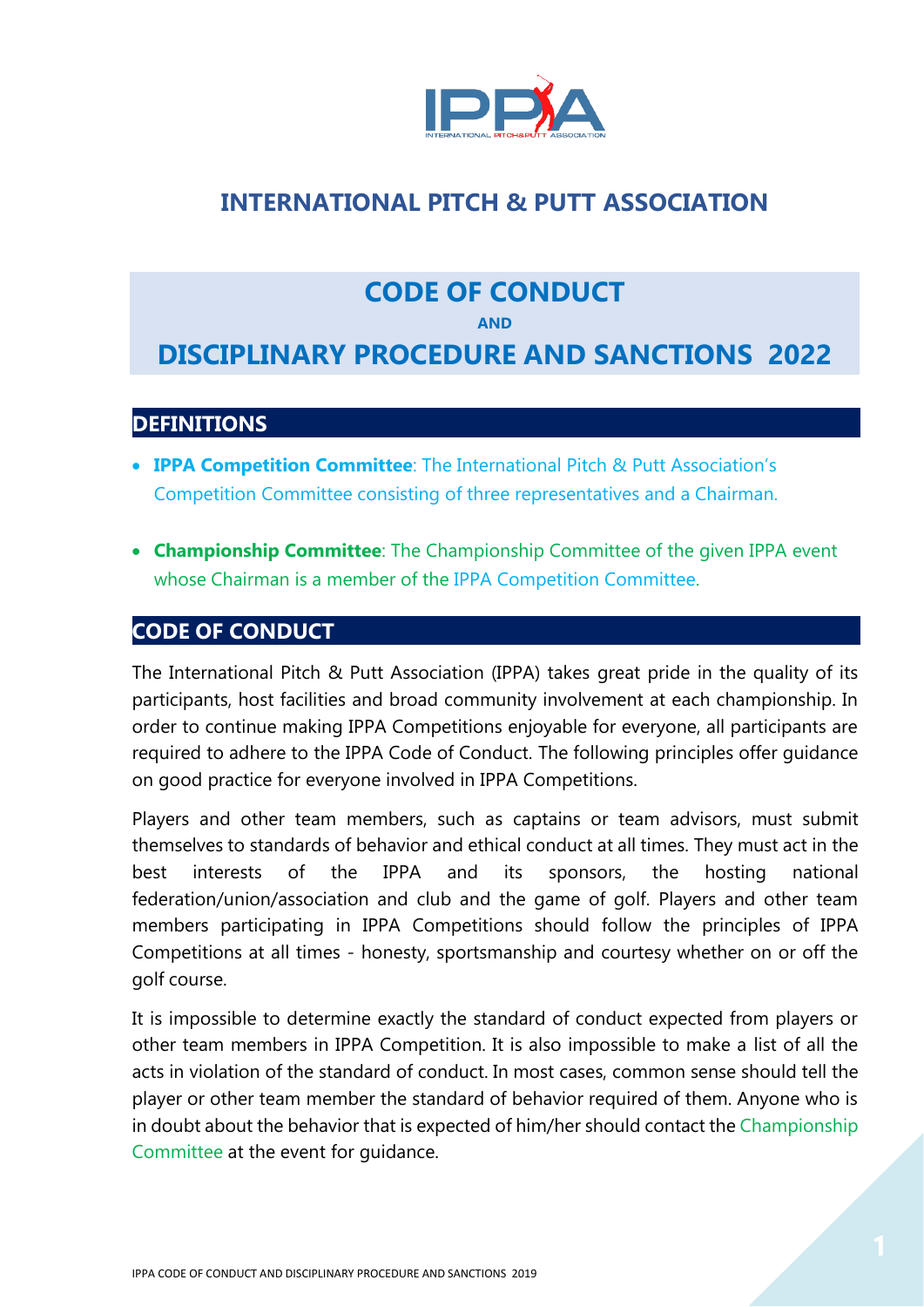In most circumstances, the following examples of acts, omissions and negligence will be considered to be contrary to the Code of Conduct and will result in disciplinary action.

- Failure to comply with normally accepted standards of sporting behavior, dress code and golf etiquette at all times.
- Acting in a way that will hurt the championship, another player or the championship management.
- Consumption of alcoholic beverages by players under the age of eighteen at the place of competition.
- Disrespectful criticism of the course, sponsors, rules officials, volunteers or the Championship Committee. Any complaints shall be addressed to the Championship Committee only.
- Failure to comply or cooperate with Championship Committee's investigation of an offence.
- Improper behavior on the course.
- Club abuse / smashing of tee marker.
- Not raking bunkers adequately.
- Audible obscenity.
- Any behavior viewed as unethical in the opinion of the Championship Committee.
- Failure to control temper anywhere within the official championship area (club house, golf course, practice facilities, hotel etc.).
- Failure to attend a prize giving ceremony. In an individual championship, players receiving medals must be present at the award ceremony. In a team championship, all players must be present at the award ceremony, unless otherwise permitted by the Championship Committee.
- Rules officials and fellow competitors have the right to report a breach of conduct. The decision rests with the Championship Committee.

### **DISCIPLINARY PROCEDURE AND SANCTIONS**

When a player or other team members in an IPPA championship are believed to have violated the Code of Conduct or the Rules of Golf and the offense can result in sanctions, the Championship Committee shall conduct an investigation. The investigation shall include an interview with the subject person, with his opponent, fellow competitors, marker, caddy and any others who have witnessed the offense, when the round is completed.

If the investigation indicates that a violation has occurred the Championship Committee can come to one of the following actions:

- a) Give a verbal reprimand/warning;
- b) Disqualify a player in accordance to Rule 1.2b